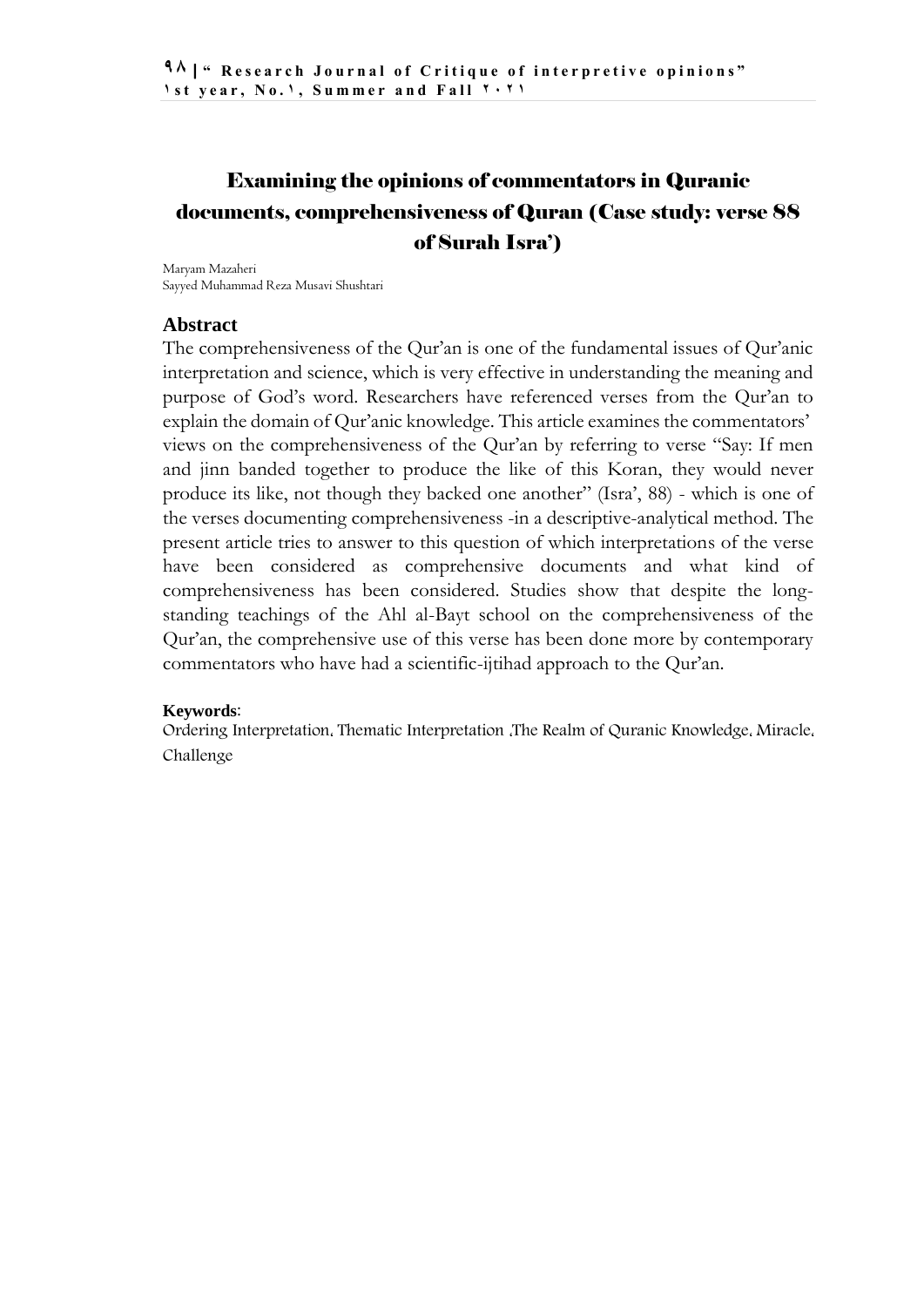### Critique of the views of Islamic interpretations and the Old Testament in the story of Prophet Yunus (AS)

Muhammad Javad Tavakkoli Khaniki Mahdi Reyhaneh

#### **Abstract**

The stories of the prophets in the Qur'an and the Testaments have been criticized by intellectual currents. The present article intends to provide another reading of the story of Prophet Yunus (AS) by analyzing the discourse space of commentaries and the Bible. The Qur'an and the Old Testament have much in common in storytelling; Such as: the divine prophet to guide the people, disbelief of his people and the descent of torment, repentance of the people and acceptance, boarding a ship and ... There are also differences: the time of growing the pumpkin, eating the pumpkin by the worm, the storm of the sea, being quick to get angry, etc. In the Testaments, the fullness of the ship, suffering for the people, cursing, and the duration of imprisonment are the purity of that Prophet in the Qur'an. Investigations show that he probably went to the sea in anger before the torment was removed from the people of Yunus (AS). Or he was informed that the torment had been removed and he did not return; And committed the "first leave"; but God tested him in a miraculous scene and made him one of the righteous.

#### **Keywords:**

The Holy Quran, Yunus (AS), Old Testament, Dhul Nun, "The One of the Fish"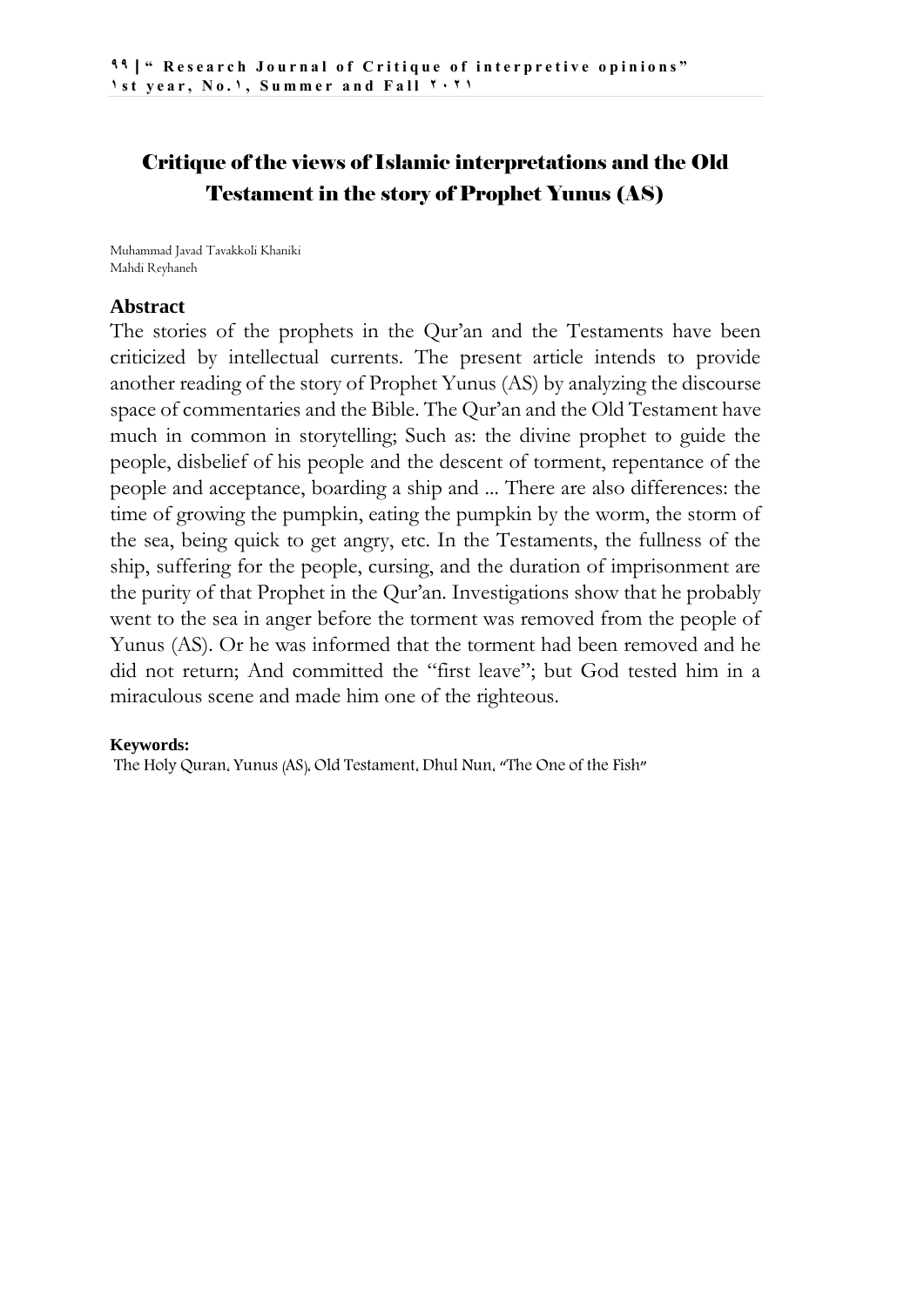### Application of Allameh Tabatabai's views in the critique of Abu Muslim Isfahani's interpretive articles in Majma 'al-Bayan

Moslem Salehizadeh Ahmad Beheshti Alireza Mokhtari

### **Abstract**

Tabrasi has used the views of Sunni and Shiite commentators in his commentary. Among these commentators, we can mention Abu Muslim Isfahani, who has the most quotations in his commentary. The present study examines and critiques his interpretive method with regard to interpretive rules and criteria with emphasis on Allameh's opinion and is analyzed using a descriptive-analytical method. The findings of the research show that Abu Muslim, as a prominent commentator, has used various interpretive methods in interpreting verses and despite his attention in applying interpretive rules and regulations, in some cases he has neglected them. For example: not paying attention to the context of the verses, not paying attention to the tone and melody of the words, adopting a meaning that is unlikely, and slipping in using the source of reason in the ijtihad of the verses. Despite all these descriptions, his method not only did not cause serious damage to Majma 'al-Bayan, but also confirms and witnesses Tabrasi's interpretive opinions in his interpretation.

### Keywords:

Majma 'al-Bayan, Abu Muslim Isfahani, method of commentary, context, tone of speech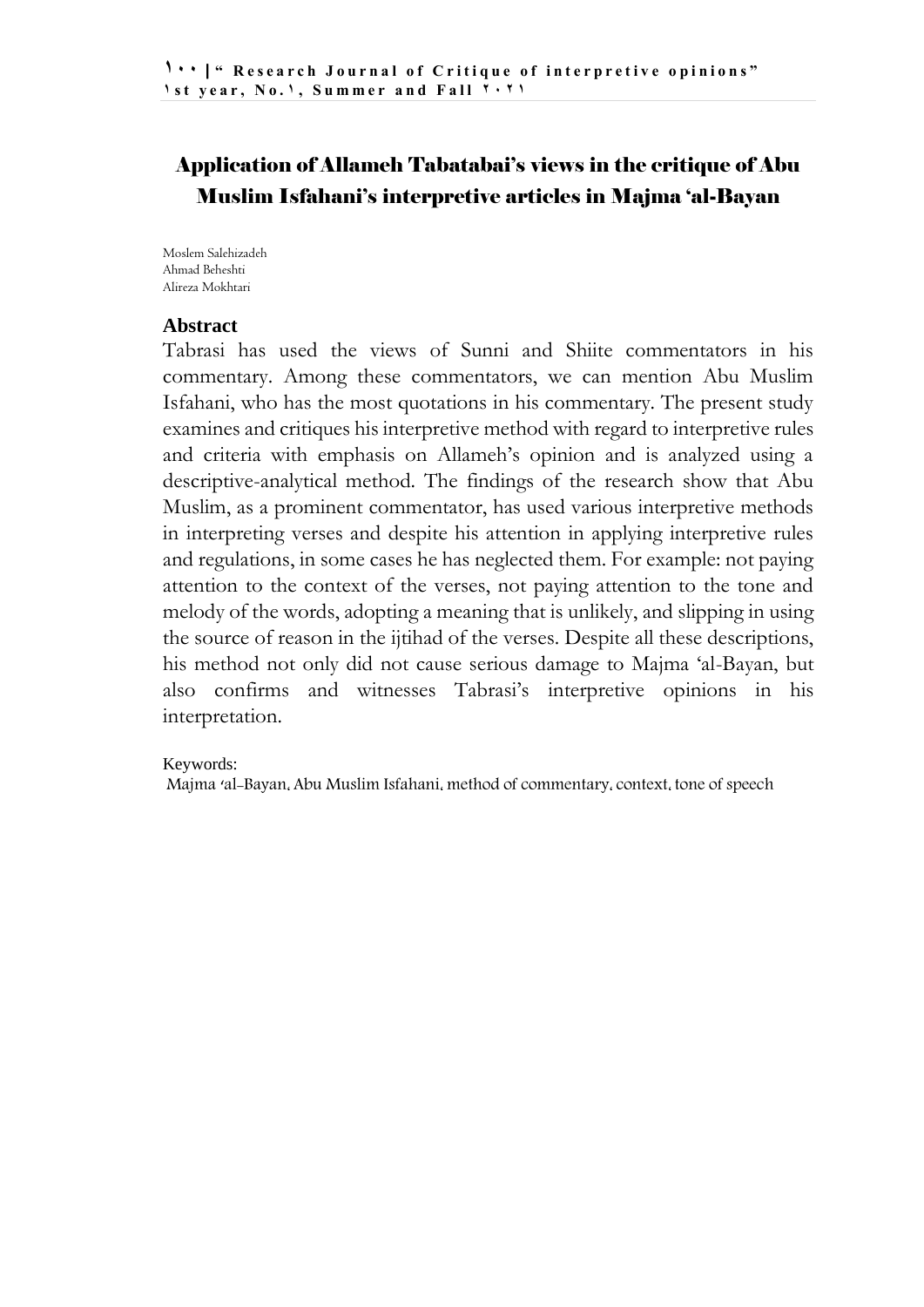### Critique of interpretive views on allegory theory in the verse of the Covenant

Hasan Naqizadeh Sayyed Abolqasem Hosseini Zeydi

#### **Abstract**

Verse 172 of Surah al-ʾAʿrāf (The Heights) indicates the covenant that God made with the children of Adam in a special homeland, which witnessed the oneness of the truth in the realm of human beings and acknowledged the Lordship of God and His worship so that the way would be closed to any excuse. The present article, by examining the allegorical theory in this verse and stating the reasons for this theory, has reached the conclusion that carrying the verse contradicts the statement of reality with the appearance of at least five verses of the noble verse; but its allegory, with the perception that the verse is related to human nature, will be much stronger than other views. The apparent meaning of the verse is not in such a way that it is not permissible to deviate from it, but if there is a contrary reason or analogy, one should give up the appearance of the text and adhere to the provisions of that reason and analogy. If we put other verses of the Qur'an next to the verse of the Covenant and the verse of nature and study all of them together according to the method of interpreting the Qur'an to the Qur'an, the correctness of the mentioned possibility will become more obvious. The total meaning of these verses is that the creation of man is such that with a little reflection on the system of his creation and existence, he acknowledges the existence of God, provided that he is safe from the seduction of the power of fear and temptation of the ego. The meaning of the verse of the covenant along with the verse of nature indicates that this covenant is a gradual thing and is realized throughout human history and from generation to generation. The Qur'anic narrations about the methods and protests of the prophets also show that the remembrance of the signs of divine knowledge and power in the creation of man and the world, and the awakening of their intellect and wisdom have been done in various ways.

#### **Keywords:**

Allegorical interpretation, symbolic language, present language, covenant verse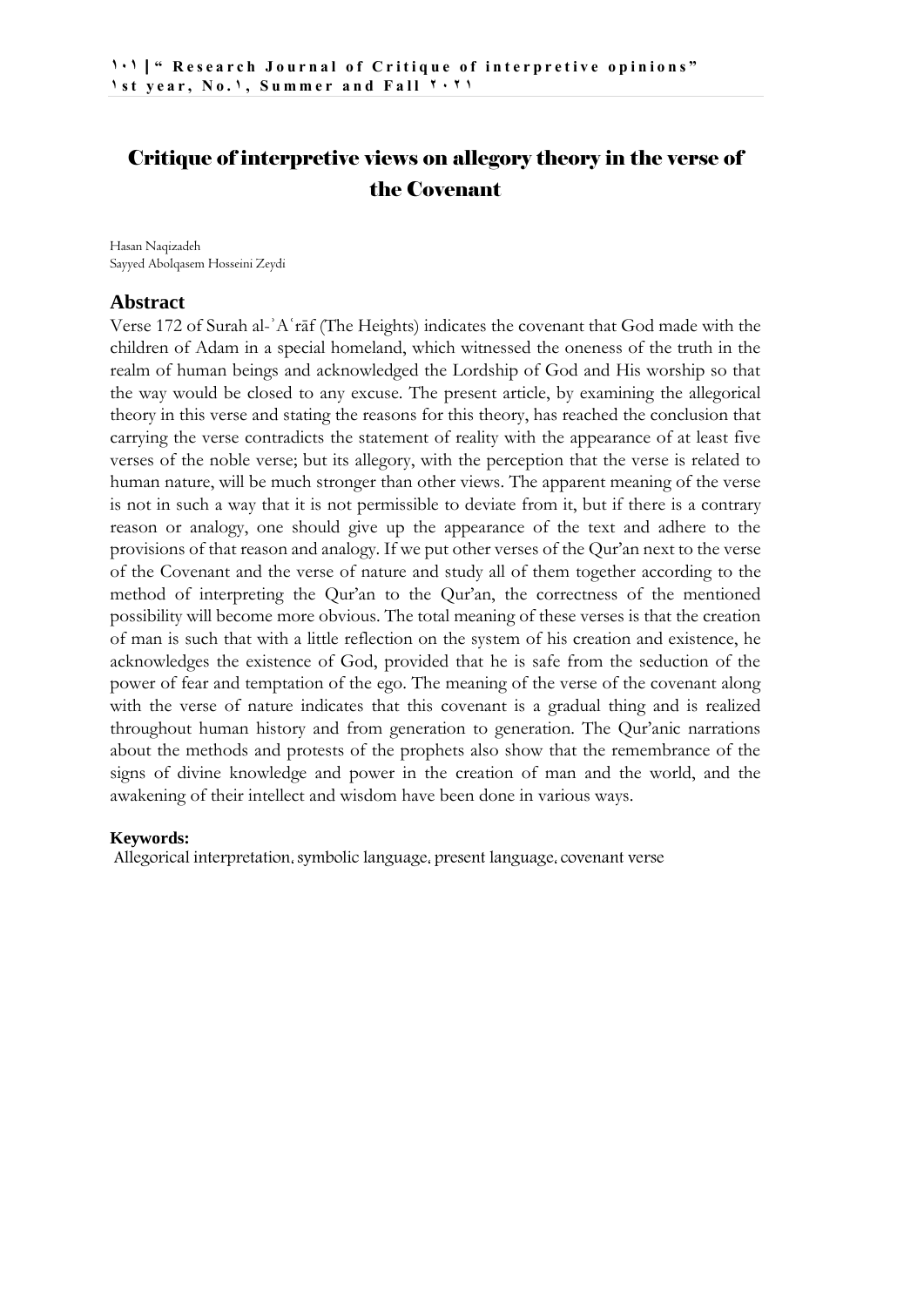# Critique of the words of Jamal al-Din al-Qasimi in quoting Shiite views in the interpretation of the benefits of interpretation

Zahra Qasemnejad Sayyedeh Mahbubeh Kashfi

#### **Abstract**

One of the completely new interpretations is the interpretation of Mahasin al-ta'vil by Jamal al-Din al-Qasimi. This commentary has been compiled according to the political, religious, social and scientific situation of the era of Jamal al-Din and in order to return the Muslim Ummah to the Qur'an, Sunnah and righteous predecessors. The commentator's approach in most positions of interpretation is the traditional Salafi approach, although in some cases his views contradict the Salafi views. A prominent feature of Qasimi's commentary is the numerous quotations from thinkers of different Islamic sects, especially the Salafis, and this is the reason why it was written according to the merits of interpretation. The study of Tafsir shows that on the one hand, the approach of the commentator in explaining and interpreting the verses is the approach of Salafism and it has many quotations from Ibn Taymiyyah and Ibn Qayyim. And in some subjects, there are quotations from Imami Shiites. With regard to this issue, the present study, with a descriptive-analytical and critical approach, has extracted and analyzed the cases transferred from the Imami Shiites in the interpretation of the merits of interpretation. The results show that by interpreting verses in the field of literature, beliefs, philosophy and Quranic sciences, he has quoted the opinions of great people such as Sayyed Morteza, Allamah Al-Hilli, Sheikh Tusi and Tabrasi and has accepted and accepted the views of Sayyed Morteza to confirm his words.

#### **Keywords:**

Jamal al-Din al-Qasimi, Mahasin al-ta'vil, Shi'ism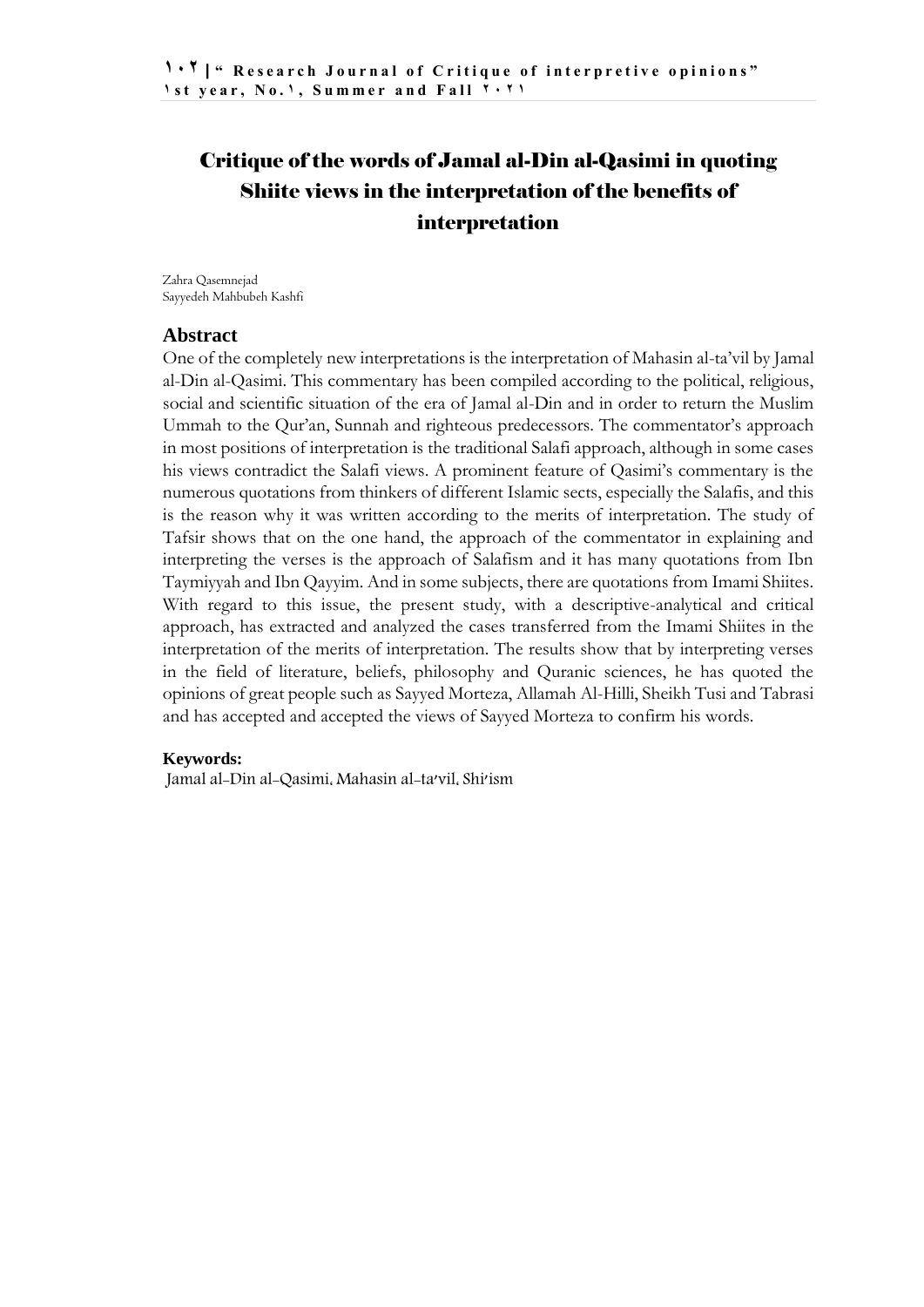# Analyzing the concept of similarity in the interpretation of "the truths of interpretation in the analogy of revelation" and applying the method of interpreting the Qur'an to the Qur'an in it

Keyvan Ehsani

#### **Abstract**

Sayyid Razi, a fourth-century scholar and author of " the truths of interpretation in the analogy of revelation" is one of the most important Shiite commentaries. In his commentary, he has explained the similarities of the Qur'an from his point of view, but his definition of similarities has a wide range of semantics and examples; to the extent that ambiguous, concise verses, as well as verses that are subject to question or form, all have been considered similar and have been answered. The present article, in a library style and with a descriptive analytical method, after a brief introduction of the recent book and its author, has analyzed the meaning of the interpreter from the analogy. The present study shows that Sayyed Razi, under the title of referring the similarities of the Qur'an to its courts, various uses of the interpretation of the Qur'an to the Qur'an, such as carrying a summary on the revealer, quoting other verses of the Qur'an in explaining the meanings and words of the Qur'an, removing ambiguity from the verse By other verses, he has provided the interpretation of verses based on context, etc.

#### **Keywords:**

Sayyid Razi, The Truths of Interpretation, The Method of Interpretation of the Qur'an, ambiguous verses